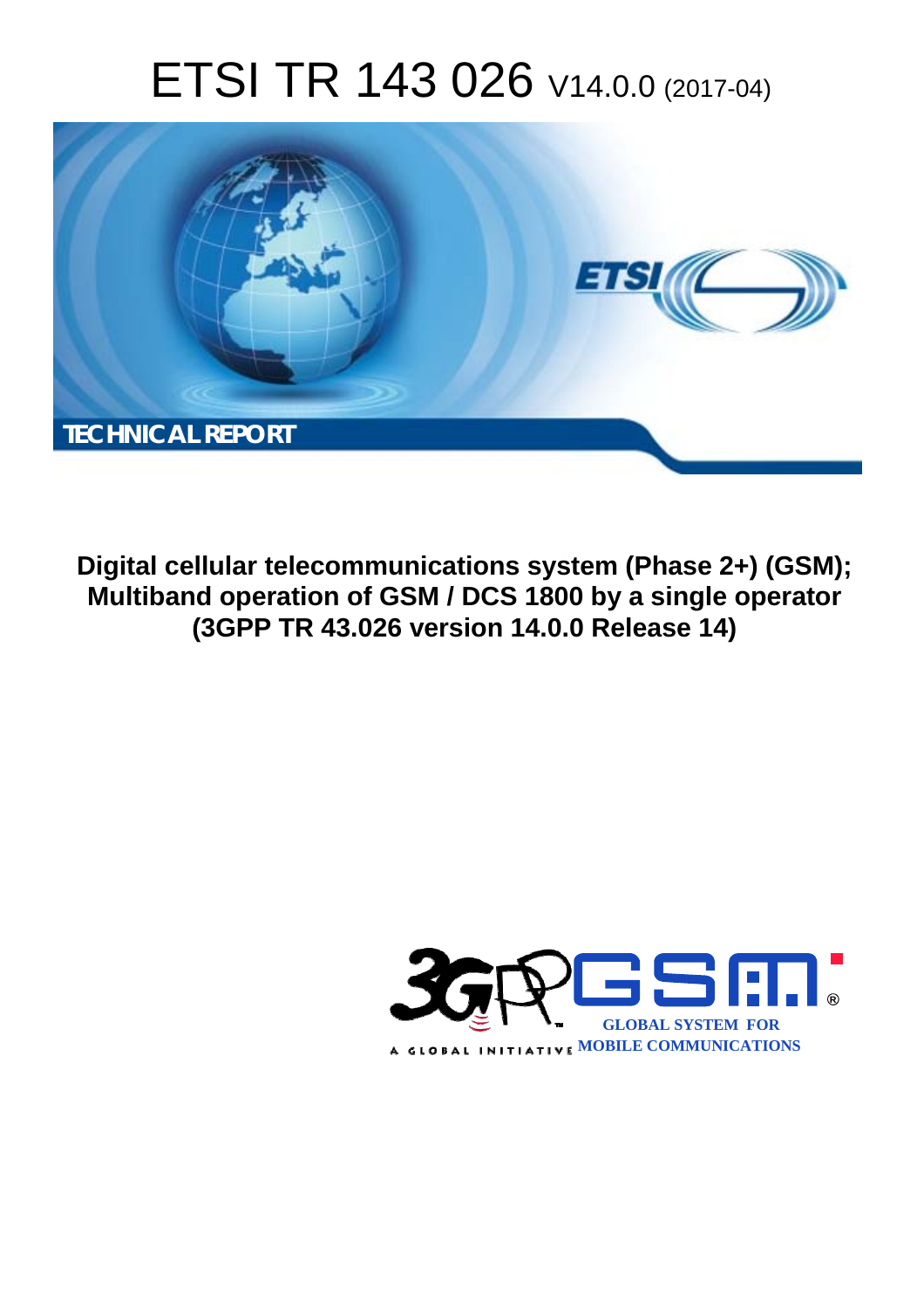Reference RTR/TSGR-0643026ve00

> Keywords GSM

#### *ETSI*

#### 650 Route des Lucioles F-06921 Sophia Antipolis Cedex - FRANCE

Tel.: +33 4 92 94 42 00 Fax: +33 4 93 65 47 16

Siret N° 348 623 562 00017 - NAF 742 C Association à but non lucratif enregistrée à la Sous-Préfecture de Grasse (06) N° 7803/88

#### *Important notice*

The present document can be downloaded from: <http://www.etsi.org/standards-search>

The present document may be made available in electronic versions and/or in print. The content of any electronic and/or print versions of the present document shall not be modified without the prior written authorization of ETSI. In case of any existing or perceived difference in contents between such versions and/or in print, the only prevailing document is the print of the Portable Document Format (PDF) version kept on a specific network drive within ETSI Secretariat.

Users of the present document should be aware that the document may be subject to revision or change of status. Information on the current status of this and other ETSI documents is available at <https://portal.etsi.org/TB/ETSIDeliverableStatus.aspx>

If you find errors in the present document, please send your comment to one of the following services: <https://portal.etsi.org/People/CommiteeSupportStaff.aspx>

#### *Copyright Notification*

No part may be reproduced or utilized in any form or by any means, electronic or mechanical, including photocopying and microfilm except as authorized by written permission of ETSI.

The content of the PDF version shall not be modified without the written authorization of ETSI. The copyright and the foregoing restriction extend to reproduction in all media.

> © European Telecommunications Standards Institute 2017. All rights reserved.

**DECT**TM, **PLUGTESTS**TM, **UMTS**TM and the ETSI logo are Trade Marks of ETSI registered for the benefit of its Members. **3GPP**TM and **LTE**™ are Trade Marks of ETSI registered for the benefit of its Members and of the 3GPP Organizational Partners.

**oneM2M** logo is protected for the benefit of its Members

**GSM**® and the GSM logo are Trade Marks registered and owned by the GSM Association.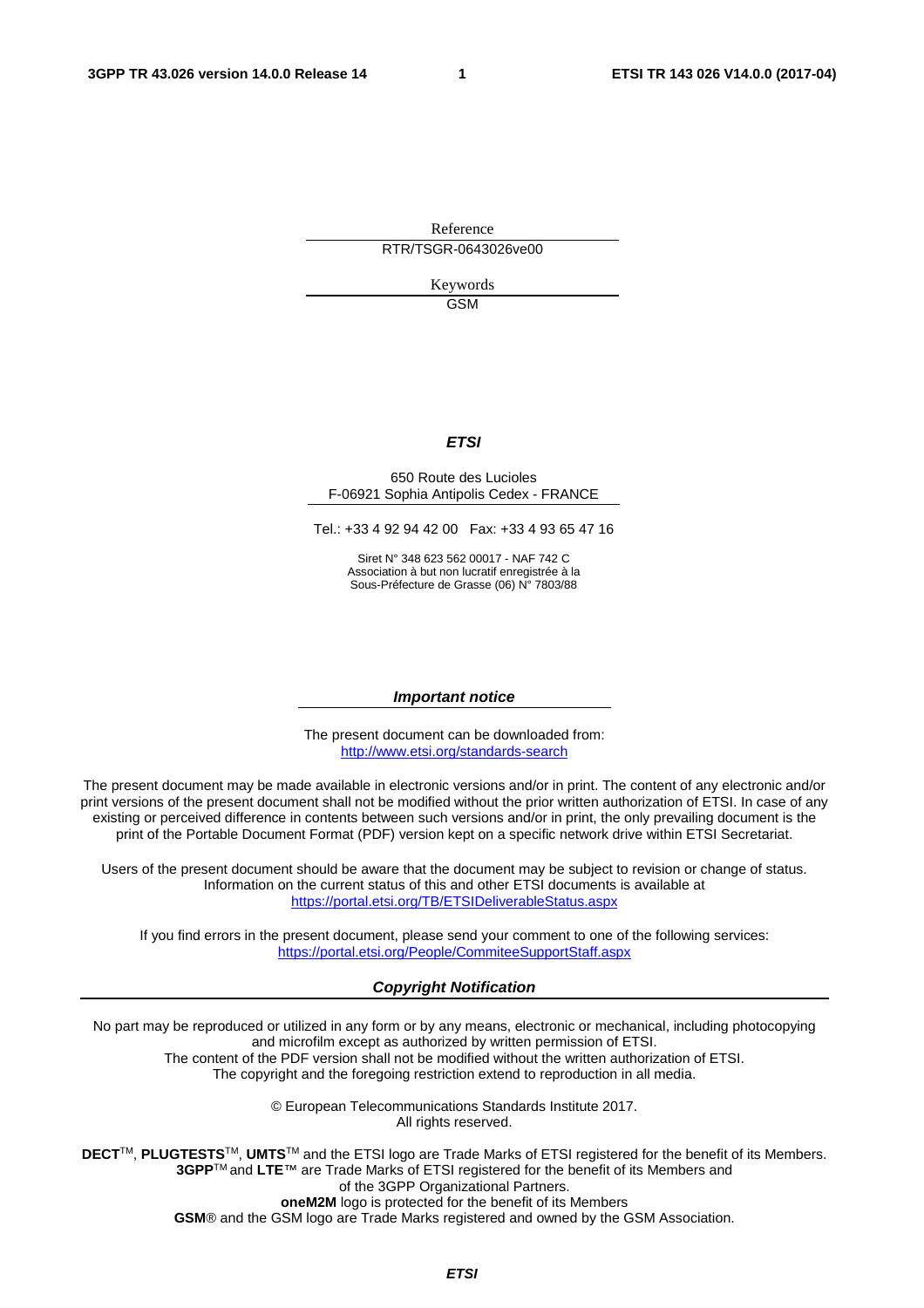# Intellectual Property Rights

IPRs essential or potentially essential to the present document may have been declared to ETSI. The information pertaining to these essential IPRs, if any, is publicly available for **ETSI members and non-members**, and can be found in ETSI SR 000 314: *"Intellectual Property Rights (IPRs); Essential, or potentially Essential, IPRs notified to ETSI in respect of ETSI standards"*, which is available from the ETSI Secretariat. Latest updates are available on the ETSI Web server ([https://ipr.etsi.org/\)](https://ipr.etsi.org/).

Pursuant to the ETSI IPR Policy, no investigation, including IPR searches, has been carried out by ETSI. No guarantee can be given as to the existence of other IPRs not referenced in ETSI SR 000 314 (or the updates on the ETSI Web server) which are, or may be, or may become, essential to the present document.

# Foreword

This Technical Report (TR) has been produced by ETSI 3rd Generation Partnership Project (3GPP).

The present document may refer to technical specifications or reports using their 3GPP identities, UMTS identities or GSM identities. These should be interpreted as being references to the corresponding ETSI deliverables.

The cross reference between GSM, UMTS, 3GPP and ETSI identities can be found under [http://webapp.etsi.org/key/queryform.asp.](http://webapp.etsi.org/key/queryform.asp)

# Modal verbs terminology

In the present document "**should**", "**should not**", "**may**", "**need not**", "**will**", "**will not**", "**can**" and "**cannot**" are to be interpreted as described in clause 3.2 of the [ETSI Drafting Rules](https://portal.etsi.org/Services/editHelp!/Howtostart/ETSIDraftingRules.aspx) (Verbal forms for the expression of provisions).

"**must**" and "**must not**" are **NOT** allowed in ETSI deliverables except when used in direct citation.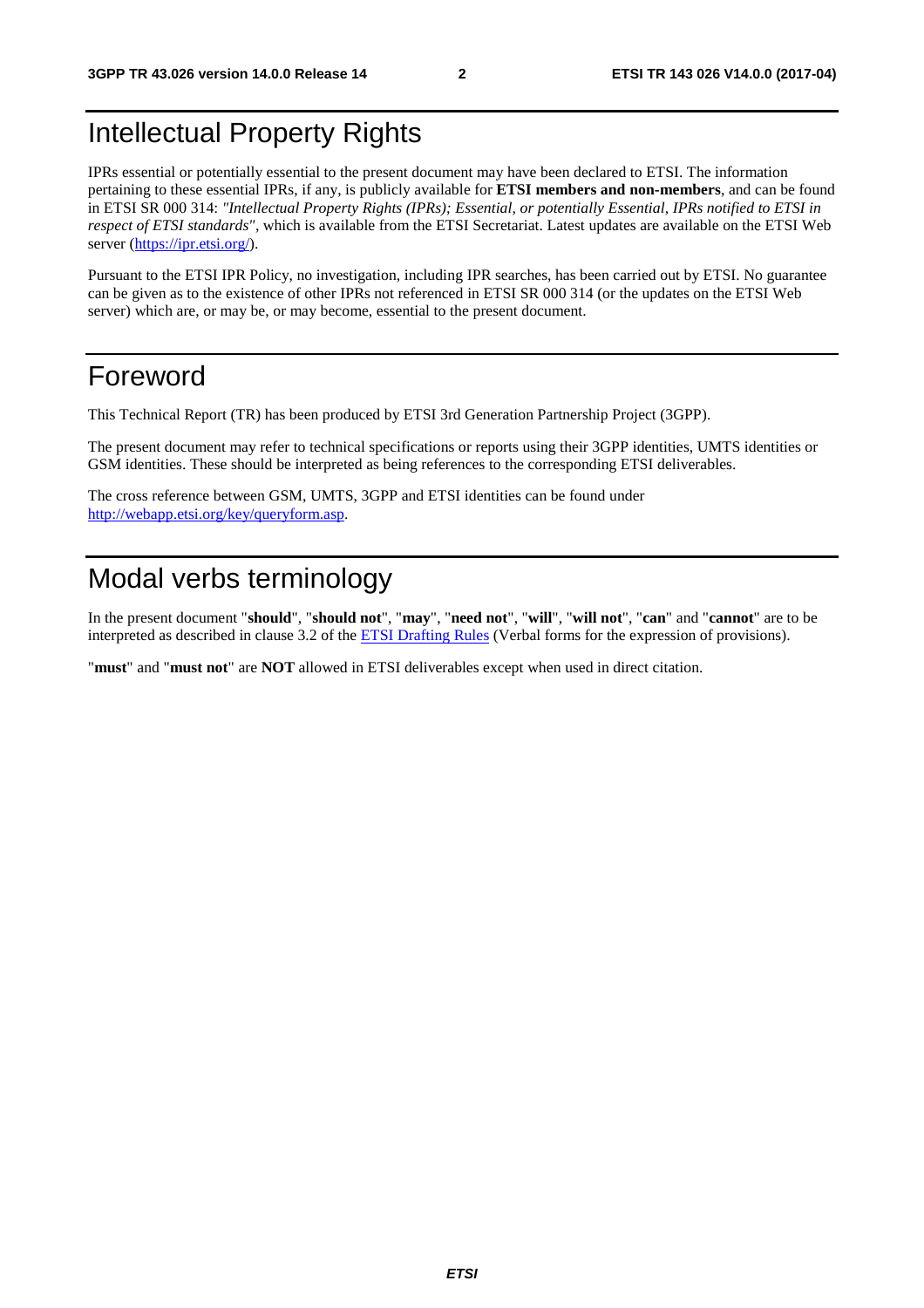$\mathbf{3}$ 

# Contents

| 1<br>1.1<br>1.2                                                              |                                                                                     |  |  |  |  |  |  |
|------------------------------------------------------------------------------|-------------------------------------------------------------------------------------|--|--|--|--|--|--|
| 2<br>2.1<br>2.2<br>2.3<br>2.4<br>2.5                                         |                                                                                     |  |  |  |  |  |  |
| 3<br>3.1<br>3.2<br>3.3<br>3.4                                                |                                                                                     |  |  |  |  |  |  |
| 4<br>4.1<br>4.1.1<br>4.1.2<br>4.1.3<br>4.2<br>4.3<br>4.4                     |                                                                                     |  |  |  |  |  |  |
| 5<br>5.1<br>5.2<br>5.3                                                       |                                                                                     |  |  |  |  |  |  |
| 6<br>6.1<br>6.1.1<br>6.1.2<br>6.2<br>6.2.1<br>6.2.2<br>6.3<br>6.3.1<br>6.3.2 |                                                                                     |  |  |  |  |  |  |
| Annex A:                                                                     |                                                                                     |  |  |  |  |  |  |
| A.1<br>A.2<br>A.3<br>A.4                                                     | Proposed for WI "Technical enhancements" and required by WI "Multiband operation"11 |  |  |  |  |  |  |
| A.5                                                                          |                                                                                     |  |  |  |  |  |  |
| <b>Annex B:</b>                                                              |                                                                                     |  |  |  |  |  |  |
|                                                                              |                                                                                     |  |  |  |  |  |  |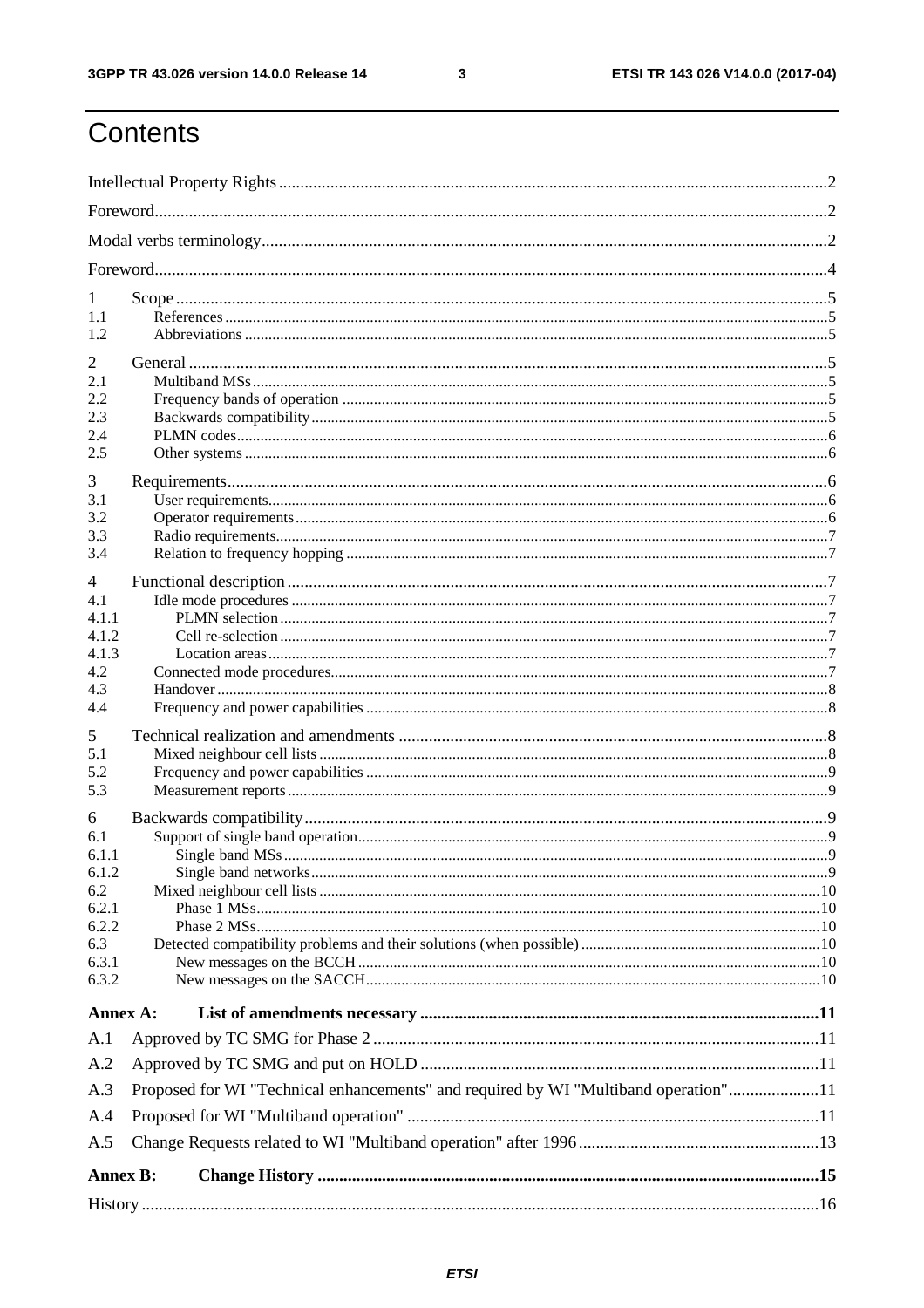# Foreword

This Technical Specification has been produced by the 3rd Generation Partnership Project (3GPP).

The contents of the present document are subject to continuing work within the TSG and may change following formal TSG approval. Should the TSG modify the contents of the present document, it will be re-released by the TSG with an identifying change of release date and an increase in version number as follows:

Version x.y.z

where:

- x the first digit:
	- 1 presented to TSG for information;
	- 2 presented to TSG for approval;
	- 3 or greater indicates TSG approved document under change control.
- y the second digit is incremented for all changes of substance, i.e. technical enhancements, corrections, updates, etc.
- z the third digit is incremented when editorial only changes have been incorporated in the document.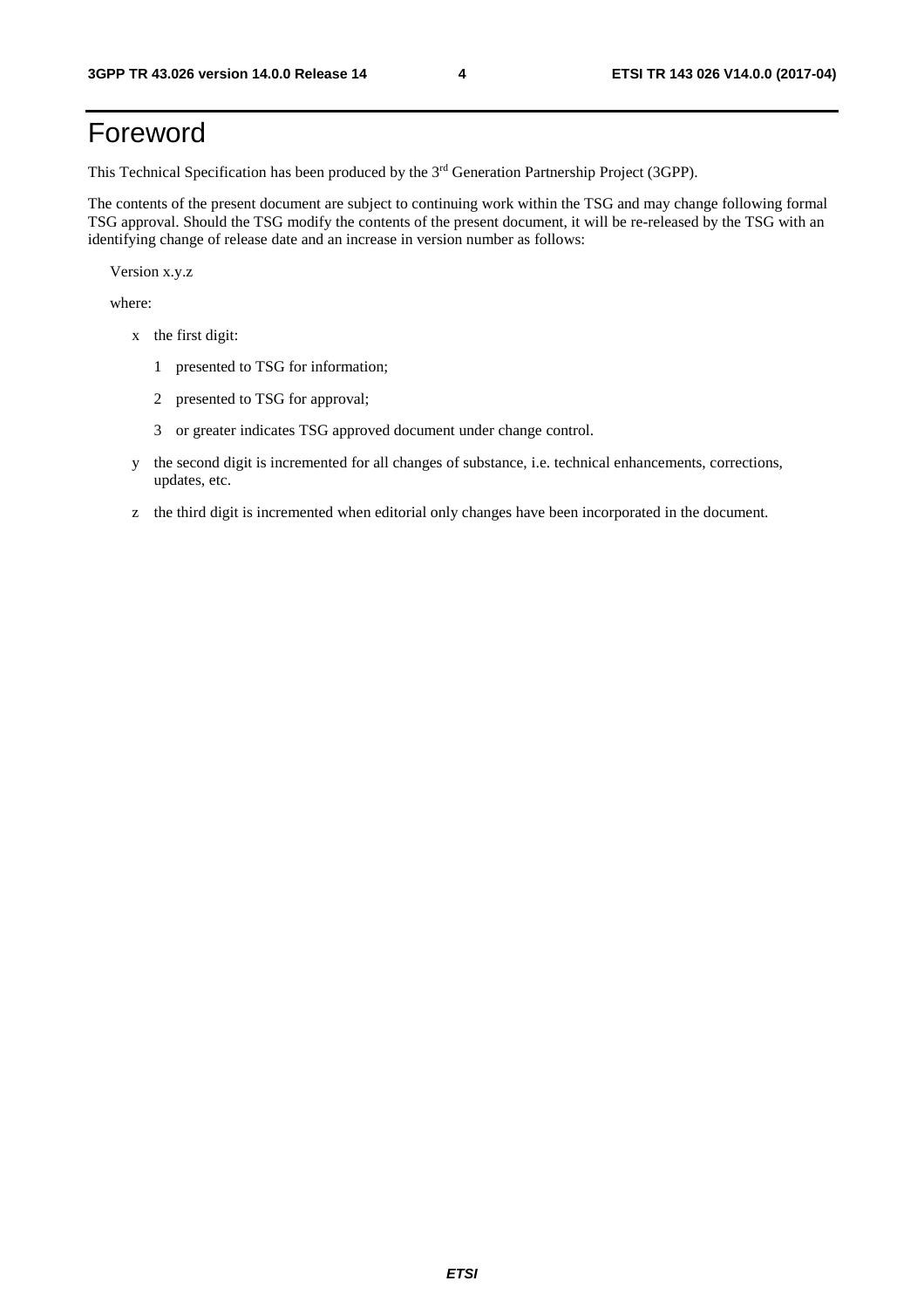### 1 Scope

The purpose of the present document is to describe the functionality of a Multiband GSM/DCS Network operated by a single operator and the Multiband GSM/DCS Mobile Station (MS). It also describes the necessary amendments to the GSM/DCS phase 2 specifications for the technical realization of the function.

The resulting Amendment Requests (AR) and Change Requests (CR) necessary for Multiband Operation are listed in annex A.

### 1.1 References

Not relevant to the present document.

### 1.2 Abbreviations

Abbreviations used in the present document are listed in GSM 01.04.

# 2 General

Multiband operation of GSM/DCS by a single operator enables an operator, with licenses in more than one of the frequency bands specified in the GSM specifications, to support the use of multiband MSs in all bands of the licenses. In addition it also enables the operator to support the use of single band MSs in, at least, one band of the licenses.

Multiband GSM/DCS MSs, are MSs which are capable of using more than one of the frequency bands specified in the GSM specifications. The multiband MS is specified in GSM 02.06. (AR02.06-A001) and in section 2.1.

The use of multiband operation and development of multiband MSs are optional for operators and manufactures.

### 2.1 Multiband MSs

A MS which supports more than one band and the functionality below is defined as a Multiband MS.

The multiband MS has the functionality to perform handover, channel assignment, cell selection and cell re-selection between all its bands of operation within one PLMN, i.e. when one PLMN code is used in all bands. In addition it has the functionality to make PLMN selection, in manual or automatic mode, in all its bands of operation. The multiband MS shall meet all requirements specified for each individual band supported. In addition it shall meet the extra functional requirements for the multiband MSs.

### 2.2 Frequency bands of operation

Multiband operation shall be possible with any combination of the frequency bands specified in the GSM specifications. No frequency band is treated as a primary band in the specification. The operators may however use control mechanisms to make the MSs treat one of the bands with priority.

As a first implementation of Multiband operation only operation with GSM 900 (Standard or Extended) and DCS 1 800 is included in the standard. The proposed procedures shall however make it possible for operation between other bands if such are included in the core specifications in the future.

### 2.3 Backwards compatibility

Backwards compatibility with phase 1 and phase 2 single band mobiles shall be ensured by the specification of multiband operation. A multiband PLMN shall therefore, in addition to support of multiband MSs, be able to support the use of single band mobiles for, at least one of the bands of operation.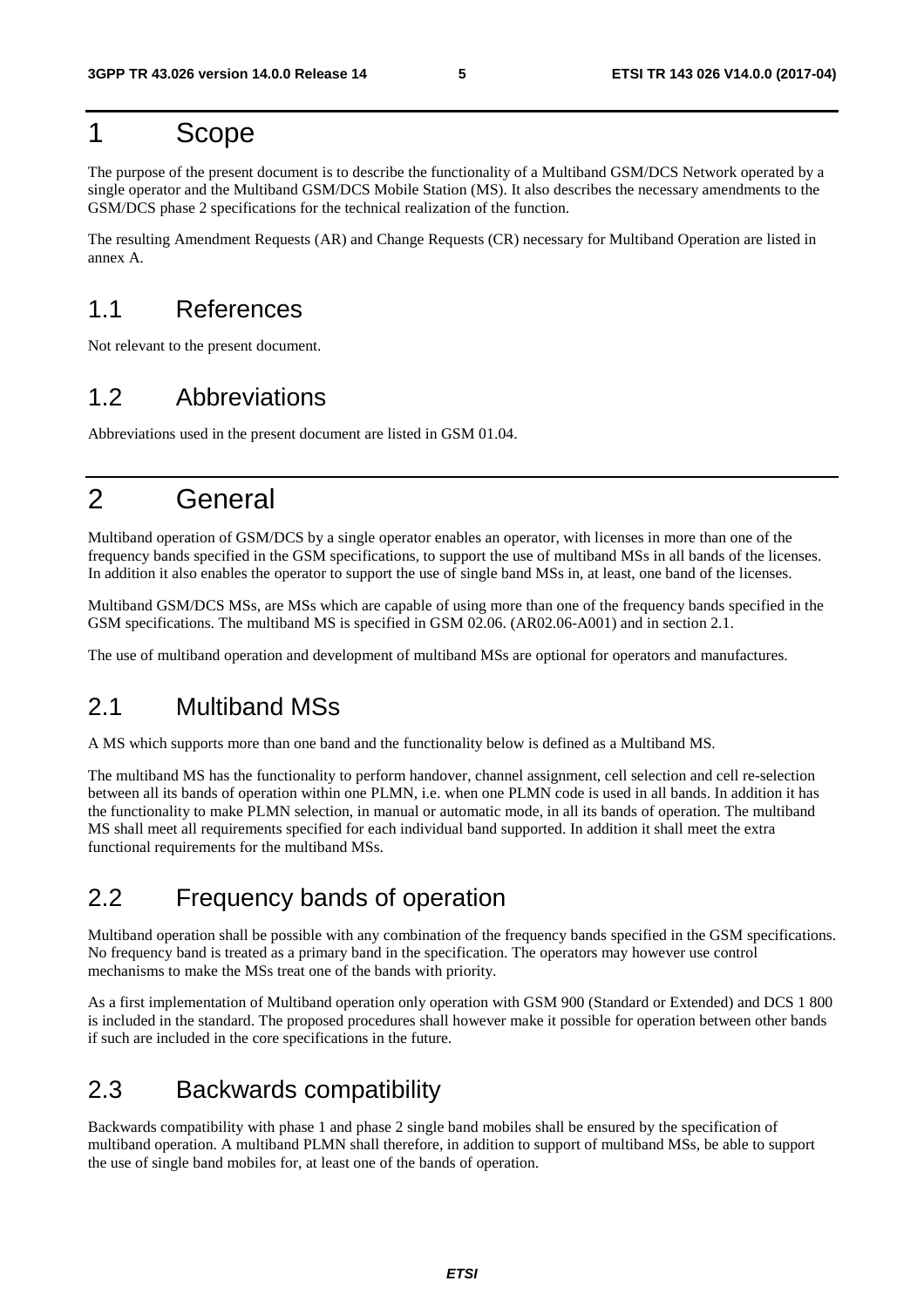Backwards compatibility by the multiband MSs shall also be ensured. The MSs shall therefore be able to, functionally, work as single band mobiles in a single band network.

### 2.4 PLMN codes

Multiband operation of GSM/DCS by a single operator, with handover and assignment between the bands, implies that only one PLMN code is used in all bands of operation. Handover or assignment between PLMNs is not covered by this document or the work item.

An operator, with license in more than one band, may however support multiband mobiles without handover and assignment between the bands. If so, more than one PLMN code may be used. This is already covered with the phase 1 and phase 2 specifications.

### 2.5 Other systems

Multiband operation by a single operator does not include multi mode operation, i.e. handover, assignment or roaming between GSM/DCS and systems covered by other specifications or standards. The amendments of the GSM/DCS specifications for multiband operation may however be done in a flexible way so that multi mode operation can make use of the same procedures.

# 3 Requirements

### 3.1 User requirements

No special actions by the user shall be necessary to use a multiband MS. The possibility for the user to decide to operate the MS in a single band mode may however be supported. Indications may also be given to the user of which band is being used.

The user of a multiband MS shall be able to roam between PLMNs operating in any of the MS's frequency bands of operation. The MS shall therefore, at PLMN selection, present all available PLMNs within its frequency bands of operation.

### 3.2 Operator requirements

The use of multiband operation shall be optional for the operator. Multiband MSs must therefore be able to, functionally, work as single band MSs in a single band network.

When multiband operation is used, it shall be possible to provide coverage in one frequency band independently of the coverage in another band..

Two options can be implemented by an operator when operating a multiband network :

- i) a BCCH in each band of operation;
- ii) a common BCCH in only one of the band of operation when resources across all bands are co-located and synchronized.
- NOTE: For case ii), in order to ensure proper operation of the network, the operator should take into account issues related to the difference of propagation between the different bands, e.g GSM and DCS when performing cell planning. As far as synchronization issues are concerned, the requirements for TA for multiband BTSs may only be fulfilled when the TA is the same in the two bands, i.e. within the tolerance as defined in GSM 05.10. This imposes some restrictions on the cells where the two bands are supported (e.g. small cells).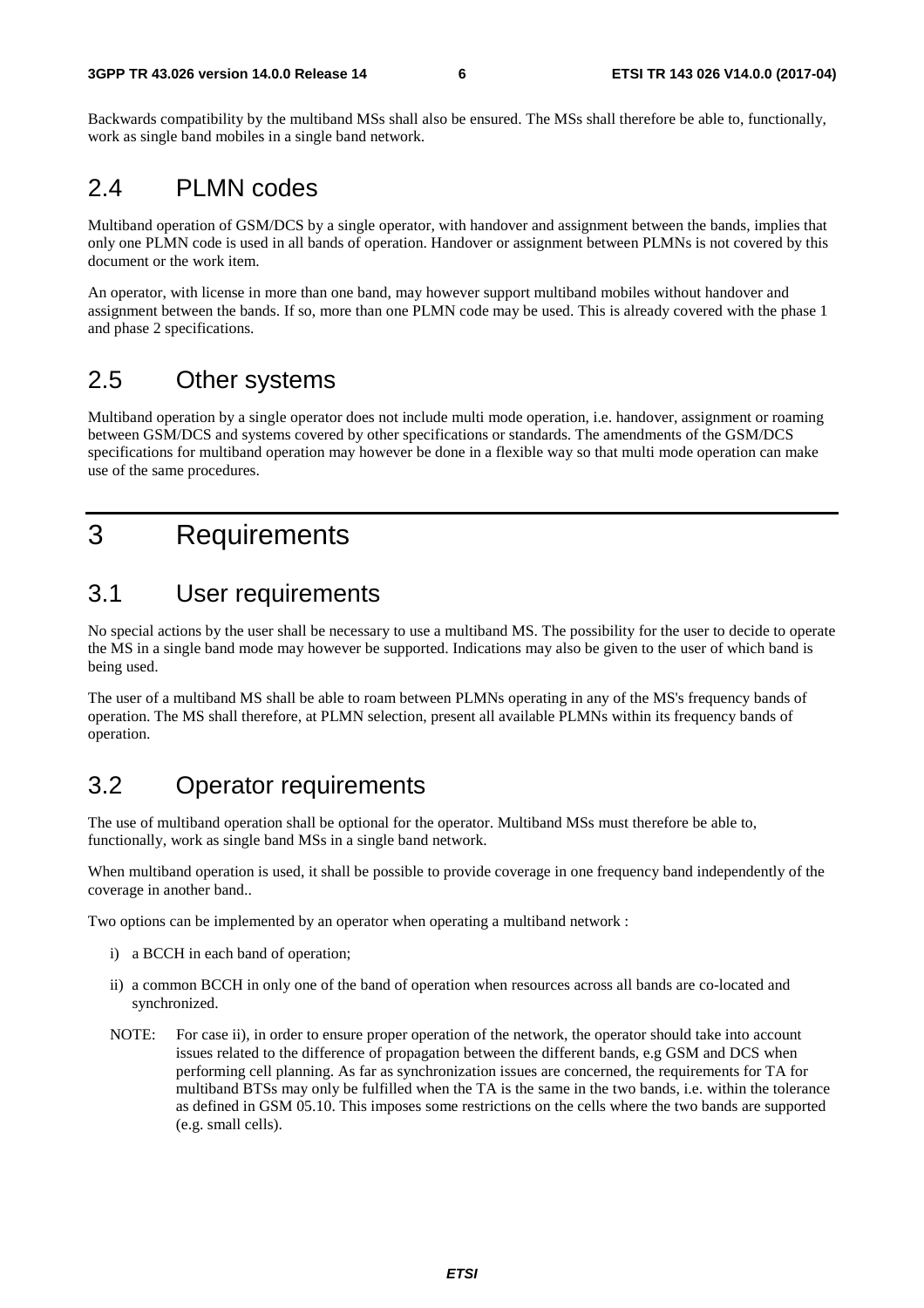### 3.3 Radio requirements

The radio requirements for GSM and DCS in the present GSM/DCS specification differs in some cases. A multiband MS and the multiband network shall meet all requirements for each band of operation respectively. Type approval of multiband MSs will be covered by the respective test specifications and some additional tests for the multiband functionality.

### 3.4 Relation to frequency hopping

The multiband MS and the multiband network shall support frequency hopping within each band of operation. Frequency hopping between the bands of operation is not required.

### 4 Functional description

To understand the necessary amendments of the phase 2 specifications functional descriptions of different procedures and solutions are described below. The technical realization are described in clause 5 and the actual amendments are listed in annex 1 with a brief description.

### 4.1 Idle mode procedures

The idle mode procedures will not be different for multiband MSs or networks. Only the fact that more than one band is available has to be taken into account.

### 4.1.1 PLMN selection

A multiband MS shall use the normal PLMN selection procedures, as specified in GSM 02.11 and 03.22, with the additional requirement to select from all available PLMNs in all bands of operation. When presenting available PLMNs it shall show all available PLMNs within the MSs bands of operation. A multiband PLMN may have BCCHs available on more than one band but shall still be treated as one PLMN and must therefore only be presented once.

PLMN search time, at switch on, will be the sum of the search times presently specified for each band of operation if no prior knowledge is stored in the MS.

### 4.1.2 Cell re-selection

The multiband network will send out neighbour cell lists which may contain a mixture of channels from different frequency bands. The multiband MSs shall follow the normal cell-re-selection procedures with the addition to monitor all channels within the neighbour cell list which are within the MS's bands of operation. All MSs shall ignore channel numbers which are outside its bands of operation. Channels within the MS's bands of operation shall be monitored.

Priority at cell re-selection can be given to one of the bands of operation by using existing phase 2 parameters.

Compatibility with phase 1 and phase 2 MSs will be ensured by the procedures described in clause 6.

### 4.1.3 Location areas

No special requirements are specified for the allocation of location areas among the cells in a multiband network. It shall therefore be possible the use the same or different location areas for cells in different frequency bands irrespective of their location.

### 4.2 Connected mode procedures

The multiband network will send out neighbour cell lists which may contain a mixture of channels from different frequency bands. The multiband MS shall use the normal monitor and reporting procedures with the additional requirement to monitor and report from all channels within its bands of operation.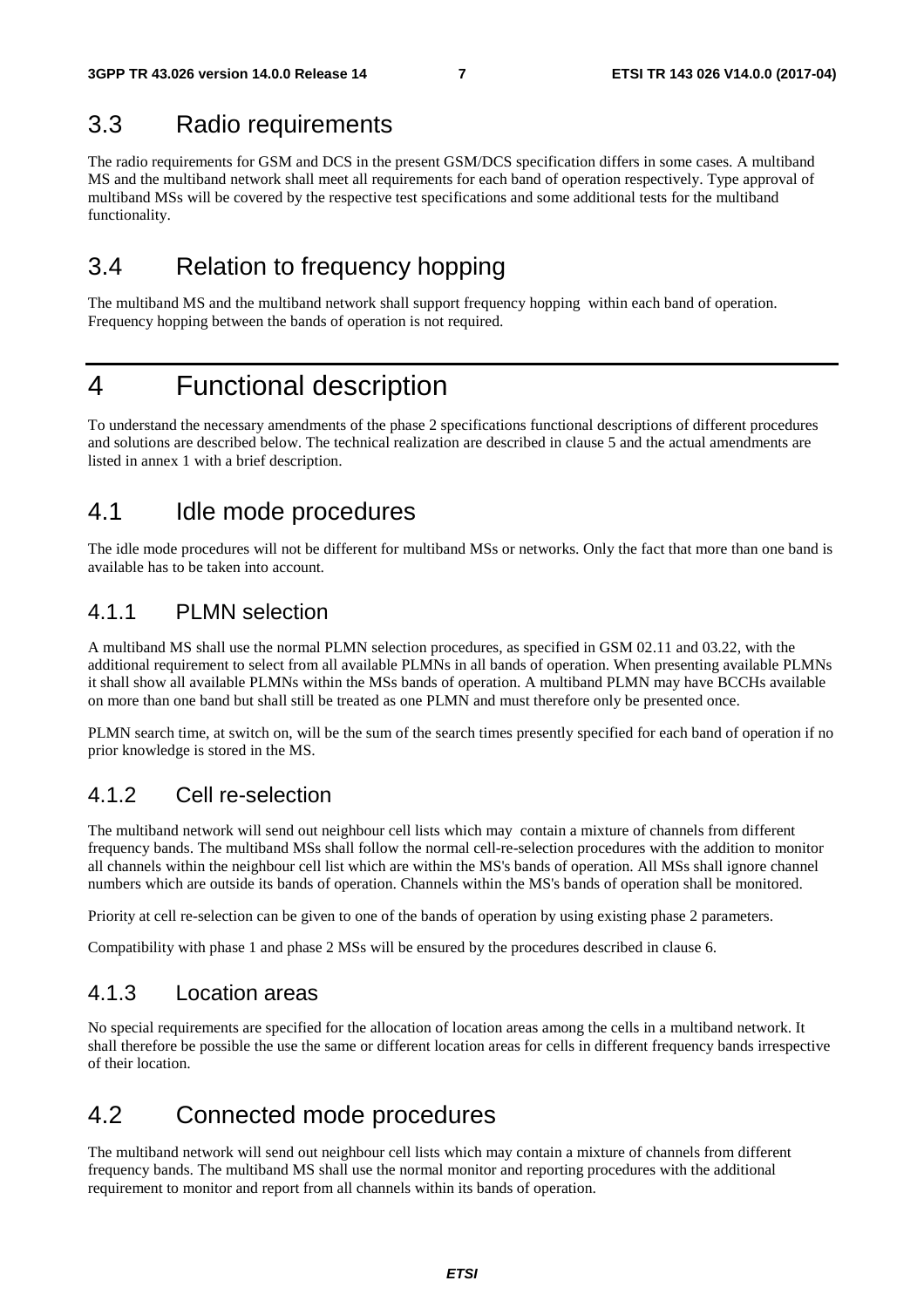### 4.3 Handover

Based on the measurement reports sent by the multiband MS the network will send handover commands to any channel within the MS's bands of operation.

To ensure that handover is possible to a cell which was not reported to be the strongest candidate, e.g. for traffical reasons, a multiband MS shall report at least the number of strongest candidates on each band measured and identified as indicated by the parameter Multiband\_Reporting sent in System Information 2ter/5ter. The coding of this parameter is specified in AR 05.08-A006.

Any MS will only send measurement reports from cells within its bands of operation. Handover commands to cells outside the bands of operation will therefore not occur..

### 4.4 Frequency and power capabilities

The network will be informed by the MS of its frequency and power capabilities to ensure that all procedures, e.g. the handover algorithm, gets accurate information.

5 Technical realization and amendments

The technical realization, e.g. bit mapping, is described in this clause. Also, the necessary amendment is described and reference is made to the amendment request presented.

# 5.1 Mixed neighbour cell lists

A multiband network may use System Information 2/5, System Information 2bis/5bis and a new System Information 2ter/5ter to inform the MSs about the available neighbour cell frequencies. The BCCH channel list consists either of only the sub list derived from the neighbour cell description information element(s) in SI 2/5 (and possibly SI 2bis/5bis) or that sub list concatenated with the neighbour cell description information element received in SI 2ter/5ter in case SI 2ter/5ter is also received. Indication that 2ter is available is included in the SI3 rest octets. Channel numbers which are outside the bands of operation of a MS will be ignored. The scheduling of the sending of SI 2ter on BCCH is specified in AR05.02-A001.

Solution to problems with backwards compatibility are described in clause 6.

Different encoding of the BCCH frequencies in the BA list give different numbers of possible combinations and number of neighbour cells in the list. The limitations are given below:

#### **1024 range**

This allows to encode 2 - 16 frequencies, the frequencies being spread among up to 1024 ARFCNs. This cover more than P-GSM, E-GSM and DCS 1800 together.

#### **512 range**

This allows to encode 2-18 frequencies, the frequencies being spread among up to 512 consecutive ARFCNs. This would cover the E-GSM and DCS for instance.

#### **256 range**

This allows to encode 2-22 frequencies, the frequencies being spread among up to 256 consecutive ARFCNs.

#### **128 range**

This allows to encode 2-29 frequencies, the frequencies being spread among up to 128 consecutive ARFCNs.

#### **Variable bit map**

This allows any combination among 112 consecutive ARFCNs.

#### **Bit map 0**

This allows to encode 124 frequencies among ARFCNs 1-124.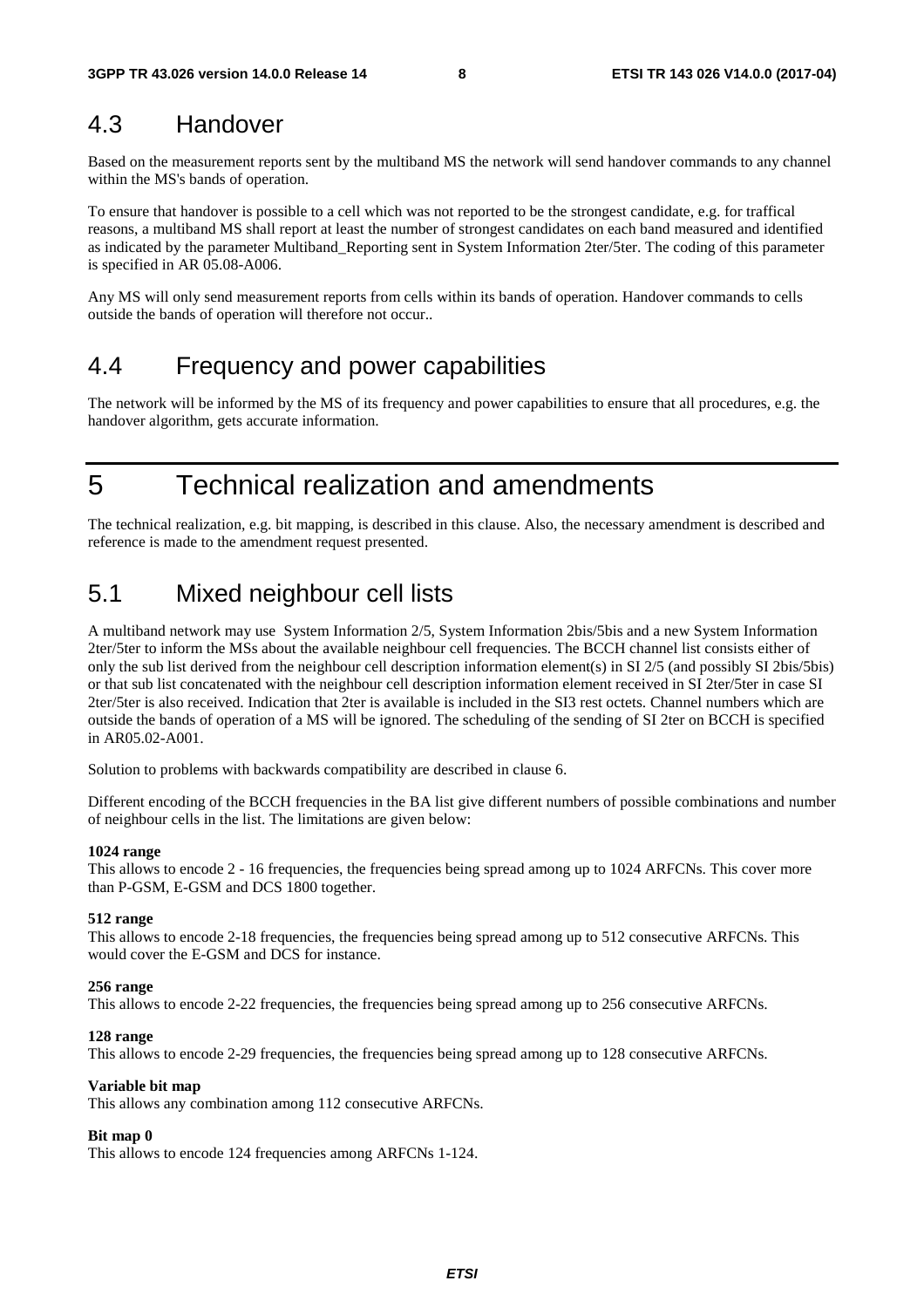### 5.2 Frequency and power capabilities

The network has to be informed of the frequency capabilities and the associated power capability of the multiband MS, on each frequency band, at call set up to ensure a reliable functionality. A multiband mobile shall therefore send a classmark change message with CM3 information as early as possible according to the procedure described in AR 04.08-A069 and AR 04.08-A071 (Early Classmark Sending)*.* In order to give an early indication to the network that the MS is capable of using the Early Classmark Sending, one bit in CM1 and CM2 is used (the spare bit in front of the A5/1 bit).

The network may forbid the MS to use Early Classmark Sending by setting the Early Classmark Sending Control (ECSC) bit in the SI3 rest octets to "L".

The requirement on the timing of the Classmark Change message, such that the MS send CM change in the empty uplink block following the reception of the L2 UA frame, is specified in AR 04.13-A001.

An operator may decide to delay or inhibit the sending of the Classmark Change message from the BSC to the MSC if it was received immediately after the initial L3 message. This is described in AR08.08-A013.

Any combination of frequency bands and power capabilities in the GSM specifications shall be possible. The coding of frequency and power capabilities according to the solution in AR04.08-A007 ensure this flexibility and also give room for further evolution.

### 5.3 Measurement reports

The multiband MS will normally report the signal strength of six strongest and identified neighbour cells as a normal MS. These cells may however not use the same frequency band.

To ensure that handover is possible, e.g. for traffical reasons, to a cell which was not reported to be the strongest candidate, a multiband MS shall, for each band, report at least the number of strongest candidate cells measured and identified as indicated by the MultibandReporting parameter. This parameter is sent in the 5ter and 2ter messages with two bits from the Skip Indicator, which will not be used in 2ter/5ter. The maximum of six cells reported is still unchanged.

The sending of the MultibandReporting parameter is specified in AR04.08-A015.The coding of the two bits in the parameter is specified in AR 05.08-A006.

### 6 Backwards compatibility

Multiband operation will be specified to be backwards compatible so that no harm is made to existing networks and that phase 1 and phase 2 single band mobiles will work in a multiband network.

### 6.1 Support of single band operation

### 6.1.1 Single band MSs

A multiband network will normally support single band mobiles in each of the bands of operation but in some cases (common BCCH in one band), it will only support single band mobiles in one of the bands of operation. Single band signalling will be present as well as multiband signalling.

### 6.1.2 Single band networks

The multiband MSs will, functionally, work as single band mobiles in a single band network.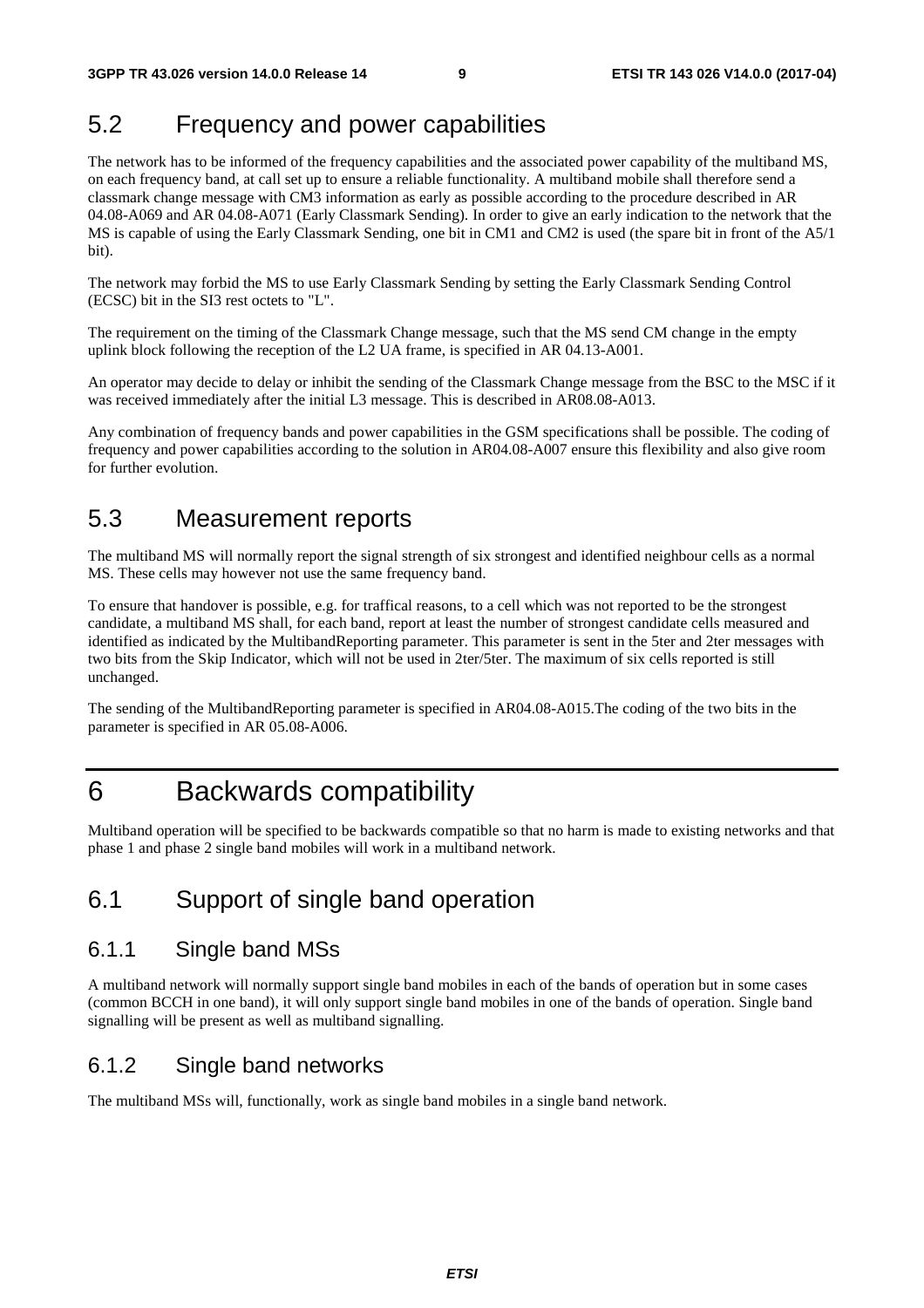### 6.2 Mixed neighbour cell lists

### 6.2.1 Phase 1 MSs

Some phase 1 DCS mobiles ignores the whole BA list if frequencies outside the DCS band is contained in the BA list. System Information 2ter/5ter are therefore introduced to solve this problem. In multiband PLMNs, where phase 1 DCS MSs will be present, SI 2ter/5ter will be used to indicate the ARFCNs outside the DCS1800 band. SI 2ter/5ter will then be ignored by the phase 1 MSs but SI2/5 and 2bis/5bis will still be used.

### 6.2.2 Phase 2 MSs

Phase 2 mobiles will only ignore channel numbers, i.e. not the whole BA list, which are outside the bands of operation of the MS. This is already included in the phase 2 specifications (CR-04.08-665).

### 6.3 Detected compatibility problems and their solutions (when possible)

### 6.3.1 New messages on the BCCH

Some GSM 900 phase 1 mobiles will not operate properly if new SI messages with a L2 pseudolength greater than 1 are received. To be able to provide service to these mobiles in a multiband 900-1800 network with P-GSM 900 phase 2 mobiles, the handling of the pseudolength received in SI messages have been modified and some measures to avoid the situation have been defined in ETR 09.94. The changes introduced are:

- Phase 2 mobiles are recommended to ignore the L2 pseudolength received in all SI messages. For the System Information 2ter message mobiles are required to ignore the received L2 pseudolength. (CR -04.08-A239 rev 2 and 238 rev 2)
- Networks shall set the L2 pseudolength in the SI 2ter message to 0. SI 2bis must not be used in the P-GSM band. (CR -09.94-A007 rev 1)

### 6.3.2 New messages on the SACCH

Some phase 1 mobiles may experience performance degradations if the network sends SI messages not defined in phase 1 on the SACCH. The recommended measures to avoid this degradation have been defined in ETR 09.94 (CR -09.94- A007 rev 1):

- Networks shall not send SI 5ter messages on the SACCH to phase 1 GSM or DCS mobiles or SI 5bis messages on the SACCH to phase 1 GSM mobiles.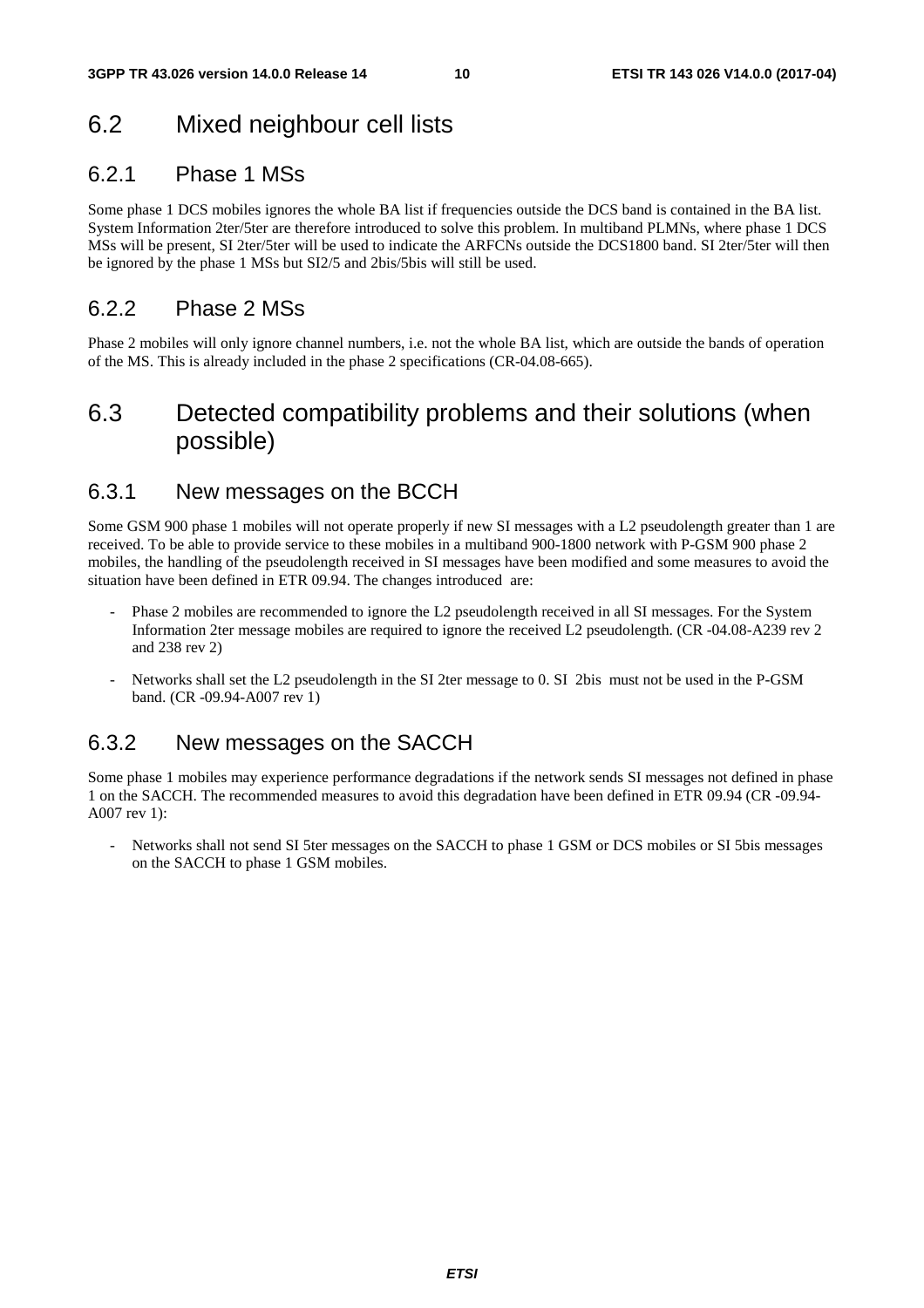# Annex A: List of amendments necessary

# A.1 Approved by TC SMG for Phase 2

A.1.1 CR-04.08-665 on mixed frequency lists

Compatibility ensured for phase 2 mobiles in a multiband PLMN.

# A.2 Approved by TC SMG and put on HOLD

A.2.1 **AR 08.58-A005r4 "Sending of SACCH System Information on a call-by-call basis"** 

Procedures to send SI on SACCH based on the MS capabilities. This is part of WI "Technical Enhancements" and was approved at SMG#14.

# A.3 Proposed for WI "Technical enhancements" and required by WI "Multiband operation"

#### A.3.1 AR 04.08-069 "Early Classmark Sending" and AR 04.08-071 "Early Classmark Sending"

The multiband MS shall automatically send the CLASSMARK CHANGE message as soon as the main signalling link is established (Early Classmark Sending) if so permitted by the network, as indicated in the last reception in the accessed cell of the SYSTEM INFORMATION 3 message.

#### A.3.2 AR 04.13-A002r1 "Performance requirements on the sending of the CLASSMARK CHANGE message"

Requirements on the MS to send CM Change in the first uplink block after receiving UA-frame in downlink.

#### A.3.3 AR 08.08-A013r3 "Early sending of CLASSMARK CHANGE"

Inclusion of the option for the BSS to delay or suppress the sending of the CLASSMARK UPDATE message to the MSC in case the CLASSMARK CHANGE message was received at initial connection establishment.

A.3.4 CR 09.90-033 "Early sending of Classmark change indication in CLASSMARK IE"

A phase 2 MS uses one bit in Classmark 1 and 2 IE to indicate its capability in terms of early sending of classmark change message. This bit was associated to another meaning and its use leads to the use of a former reserved value.

# A.4 Proposed for WI "Multiband operation"

A.4.1 **AR 02.06-A001r2 "Definition of multiband MS type"** 

Inclusion of multiband possibilities and definition of the multiband MS.

#### A.4.2 AR 02.11-A004 "Clarifications for multiband operation"

Clarifications about the possibilities to use multiband operation and presentation of available PLMNs.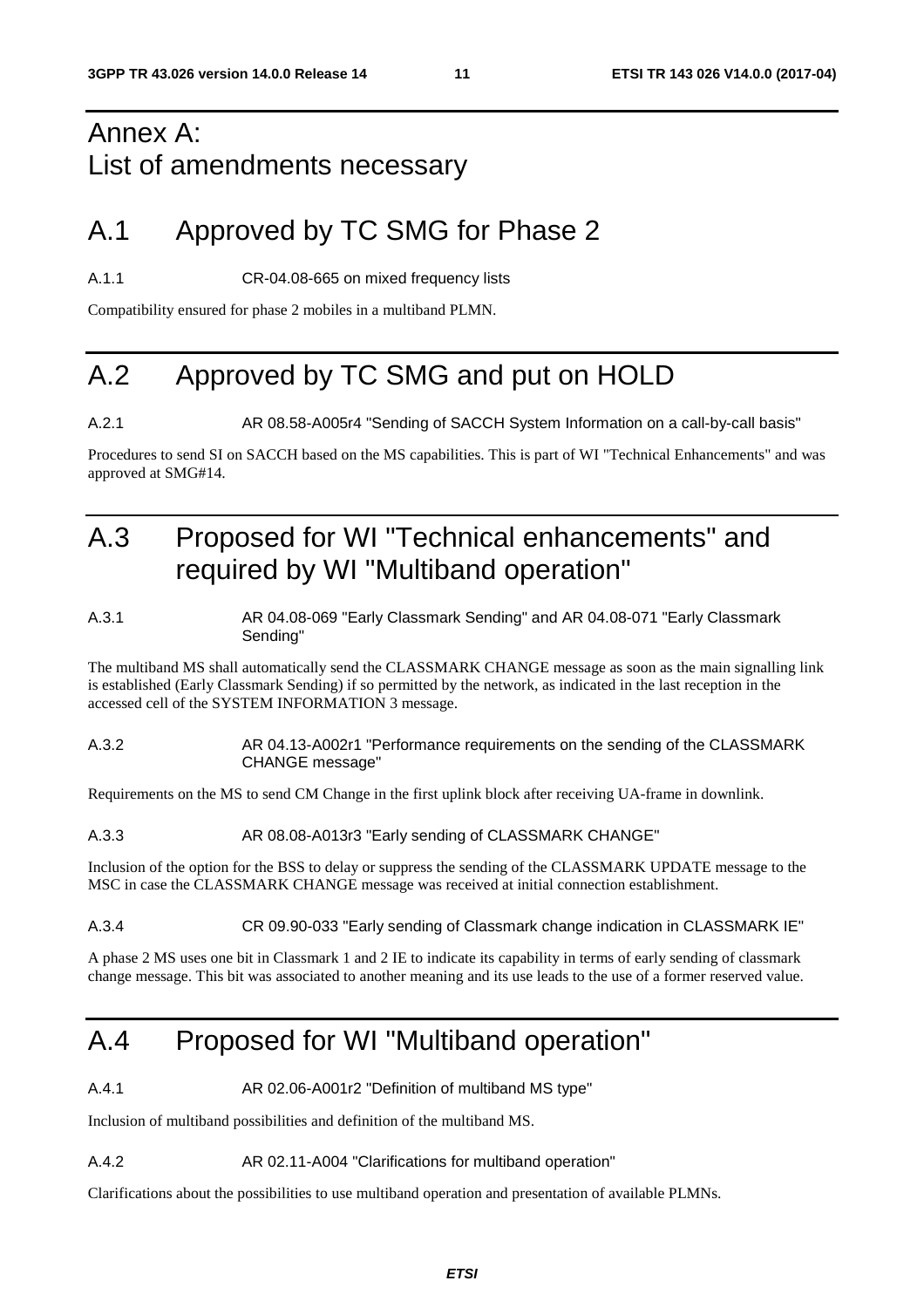A.4.3 AR 03.22-A004 "Support of multiband operation by a single operator"

Removal of inconsistencies with multiband operation.

A.4.4 AR 04.08-A007r2 "Multiple band MSs in a dual band network"

Extended coding of frequency and power capabilities in CM3.

A.4.5 AR 04.08-A015r5 "New SI messages 2ter and 5 ter"

Introduction of the two new SI messages 2ter and 5ter to ensure backwards compatibility.

A.4.6 AR 05.01-A004 "Amendments for multiband operation"

Clarification of the functionality of, and radio requirements on, multiband MSs.

A.4.7 AR05.02-A001 "Inclusion of System Information 2ter for multiband operation"

Scheduling of the sending of System Information 2ter on BCCH.

A.4.8 AR 05.05-A008 "Amendments for multiband operation"

Specification of possible frequency bands and the functionality of the multiband MS.

A.4.9 AR 05.08-A006 "Amendments for multiband operation"

Specification of the radio requirements, e.g. measurement reporting, on the multiband MS.

A.4.10 AR08.58-A006r1 "Introduction of SI 2ter and 5ter"

New code points for SI 2ter and 5ter included in GSM 08.58.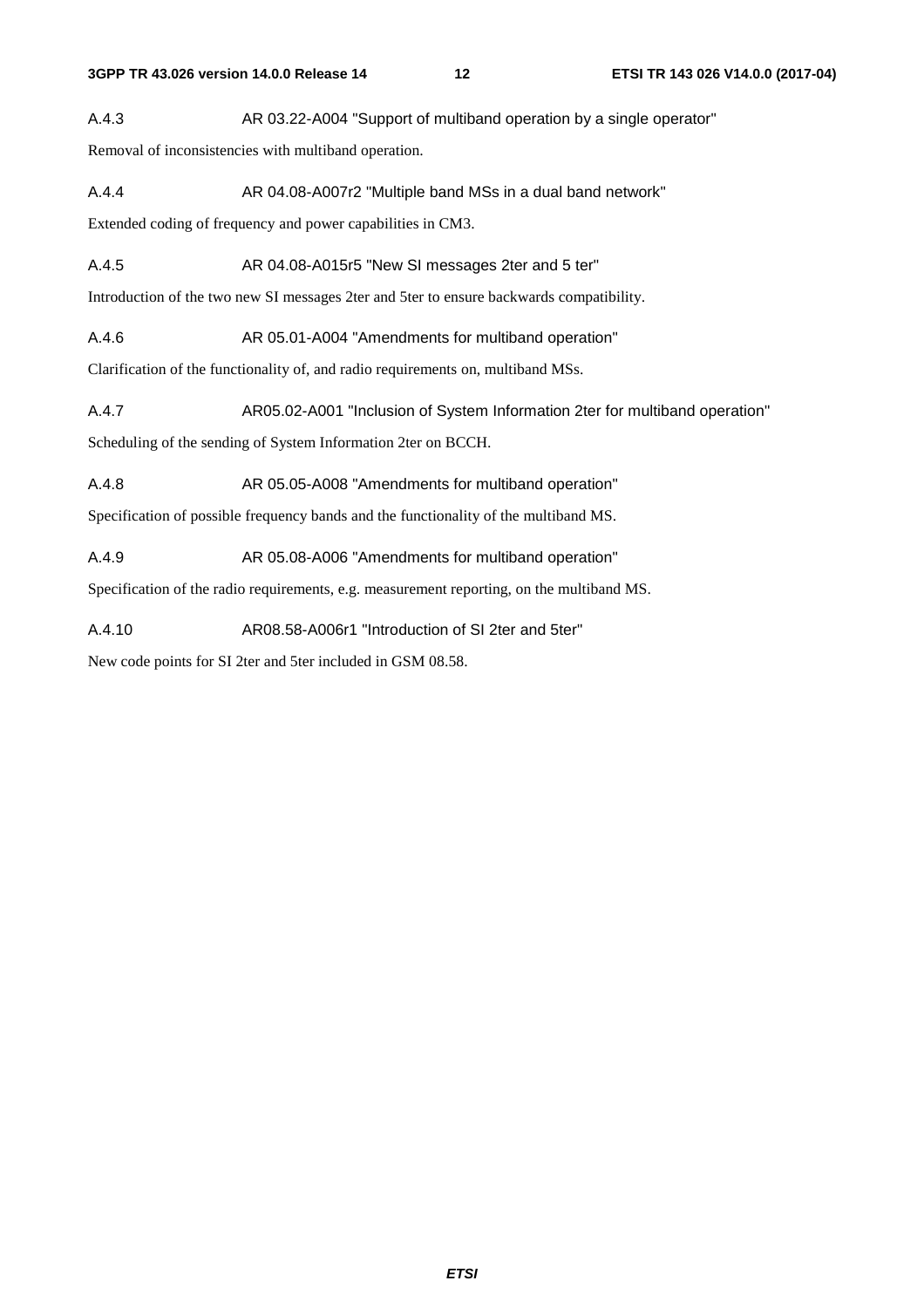- A.4.11 CR11.10- 846 "Introduction of new section 26.11 for Multiband specific signalling tests"
- A.4.12 CR11.10- 847 "Inclusion of reference to new section 26.11 in introduction to section 26"
- A.4.13 CR11.10- 848 "Immediate assignment procedures: multiband"
- A.4.14 CR11.10- 849 "Handover procedure: Multiband MSs"
- A.4.15 CR11.10- 850 "Structured procedures, multiband"
- A.4.16 CR11.10- 851 "Default message contents for section 26.11"
- A.4.17 CR11.10- 852 "Modification of section 26.3 for Multiband MSs"
- A.4.18 CR11.10- 853 "Received signal measurements for multiband MSs"
- A.4.19 CR11.10- 854 "Measurement reporting for Multiband MS"

# A.5 Change Requests related to WI "Multiband operation" after 1996

NOTE: This may not be a complete list, and is provided for indicative purposes only.

A.5.1 CR04.08-A178 "Handling of multiple frequency redefinitions"

A179 was the matching CR for the phase 2 specification.

- A.5.2 CR04.08-A154r2 "Indication of multislot class"
- A.5.3 CR03.26- A002r1 "Amendment for multiband Operation (common BCCH for the different bands of operation)"

A001r1 was the matching CR for the phase 2 specification.

A.5.4 CR05.08-A035 "Amendment for multiband operation (common BCCH for the different bands of operation)"

A034 was the matching CR for the phase 2 specification. Linked to CR03.26 A002r1 above.

A.5.5 CR04.08-A214 "Coding of classmark information for multiband mobiles"

A210r1 was the matching CR for the phase 2 specification.

A.5.6 CR04.08-A207r1 "Handling of classmark information at band change"

A204r2 was the matching CR for the phase 2 specification.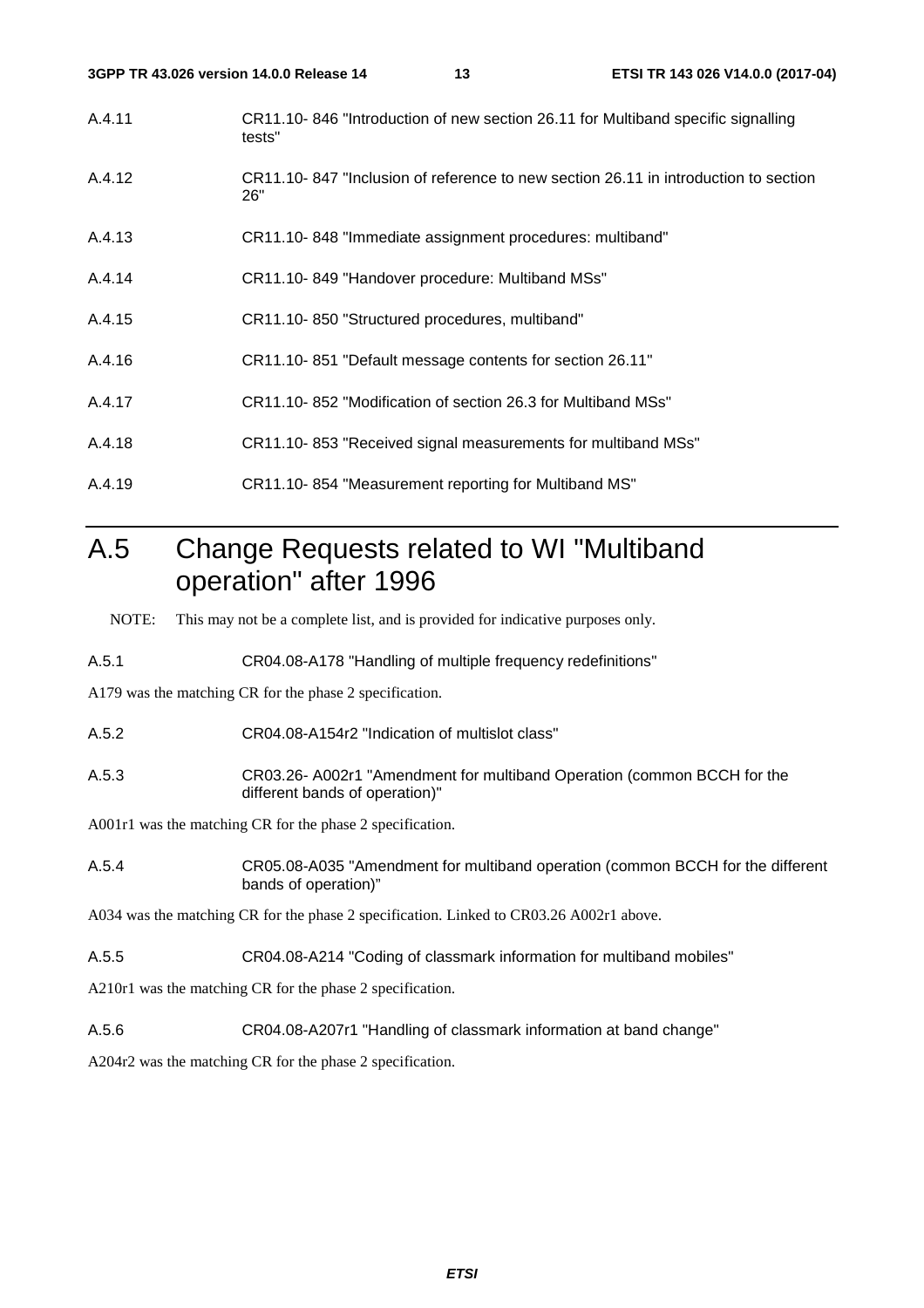- A.5.7 CR 04.08-A239r2 "Clarification of use of L2 Pseudo Length in SYSTEM INFORMATION messages" (phase 2 , release -95)
- A.5.8 CR 04.08-A238r2 "Clarification of use of L2 Pseudo Length in SYSTEM INFORMATION messages" (phase 2+, release -96)
- A.5.9 CR 09.94- A007r1 "Handling of new phase 2 BCCH and SACCH messages by phase 1 MS"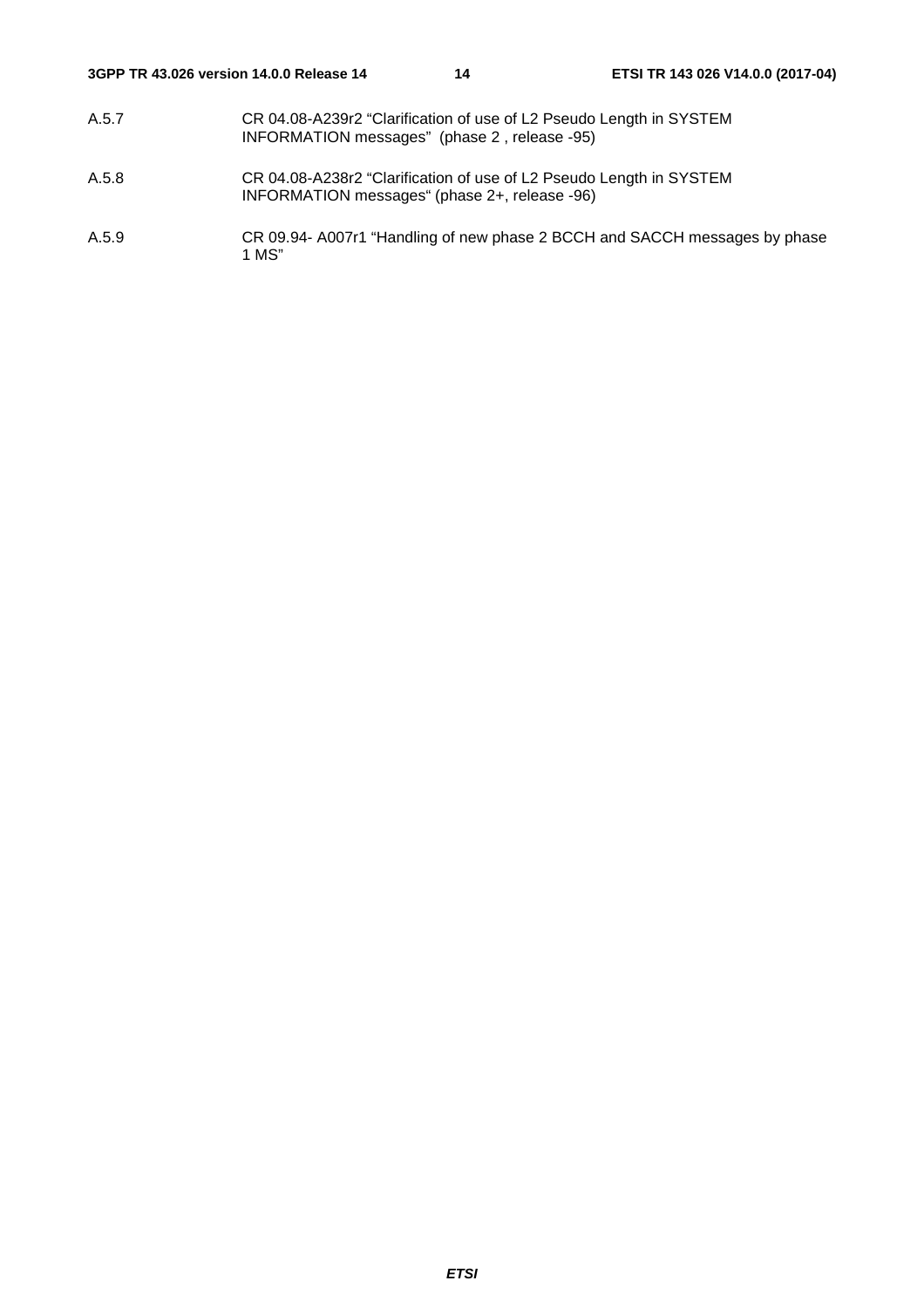# Annex B: Change History

| <b>Change history</b> |              |         |                            |                    |                         |  |
|-----------------------|--------------|---------|----------------------------|--------------------|-------------------------|--|
| SMG No.               | TDoc.<br>No. | CR. No. | <b>Section</b><br>affected | <b>New version</b> | <b>Subject/Comments</b> |  |
| SMG#23                |              |         |                            | 4.3.0              | <b>Phase 2 version</b>  |  |
| SMG#23                |              |         |                            | 5.2.0              | Phase 2+ version        |  |
| <b>SMG#27</b>         |              |         |                            | 6.0.0              | Release 1997 version    |  |
| <b>SMG#29</b>         |              |         |                            | 7.0.0              | Release 1998 version    |  |
| <b>SMG#31</b>         |              |         |                            | 8.0.0              | Release 1999 version    |  |

| <b>Change history</b> |                   |                 |    |            |                                               |        |            |
|-----------------------|-------------------|-----------------|----|------------|-----------------------------------------------|--------|------------|
| <b>Date</b>           | <b>TSG GERAN#</b> | <b>TSG Doc.</b> | CR | <b>Rev</b> | Subject/Comment                               | Old    | <b>New</b> |
| 2001-04               | 4                 |                 |    |            | Release 4 version                             |        | 4.0.0      |
| 2002-06               | 10                |                 |    |            | Release 5 version                             | 4.0.0  | 5.0.0      |
| 2002-07               |                   |                 |    |            | Editorial change in the front page (TS -> TR) | 5.0.0  | 5.0.1      |
| 2005-01               |                   |                 |    |            | Release 6 version                             | 5.0.1  | 6.0.0      |
| 2007-08               | 35                |                 |    |            | Release 7 version                             | 6.0.0  | 7.0.0      |
| 2008-12               | 40                |                 |    |            | Release 8 version                             | 7.0.0  | 8.0.0      |
| 2009-12               | 44                |                 |    |            | Release 9 version                             | 8.0.0  | 9.0.0      |
| 2011-03               | 49                |                 |    |            | Release 10 version                            | 9.0.0  | 10.0.0     |
| 2012-09               | 55                |                 |    |            | Release 11 version                            | 10.0.0 | 11.0.0     |
| 2014-09               | 63                |                 |    |            | Release 12 version (frozen at SP-65)          | 11.0.0 | 12.0.0     |
| 2015-12               | 68                |                 |    |            | Release 13 version (frozen at SP-70)          | 12.0.0 | 13.0.0     |

| <b>Change history</b> |                 |          |     |            |                        |            |            |
|-----------------------|-----------------|----------|-----|------------|------------------------|------------|------------|
| <b>Date</b>           | <b>TSG RAN#</b> | TSG Doc. | ICR | <b>Rev</b> | <b>Subiect/Comment</b> | <b>Old</b> | <b>New</b> |
| 2017-03               | フ斥<br>J         |          |     |            | Release 14 version     | 13.0.0     | 14.0L      |